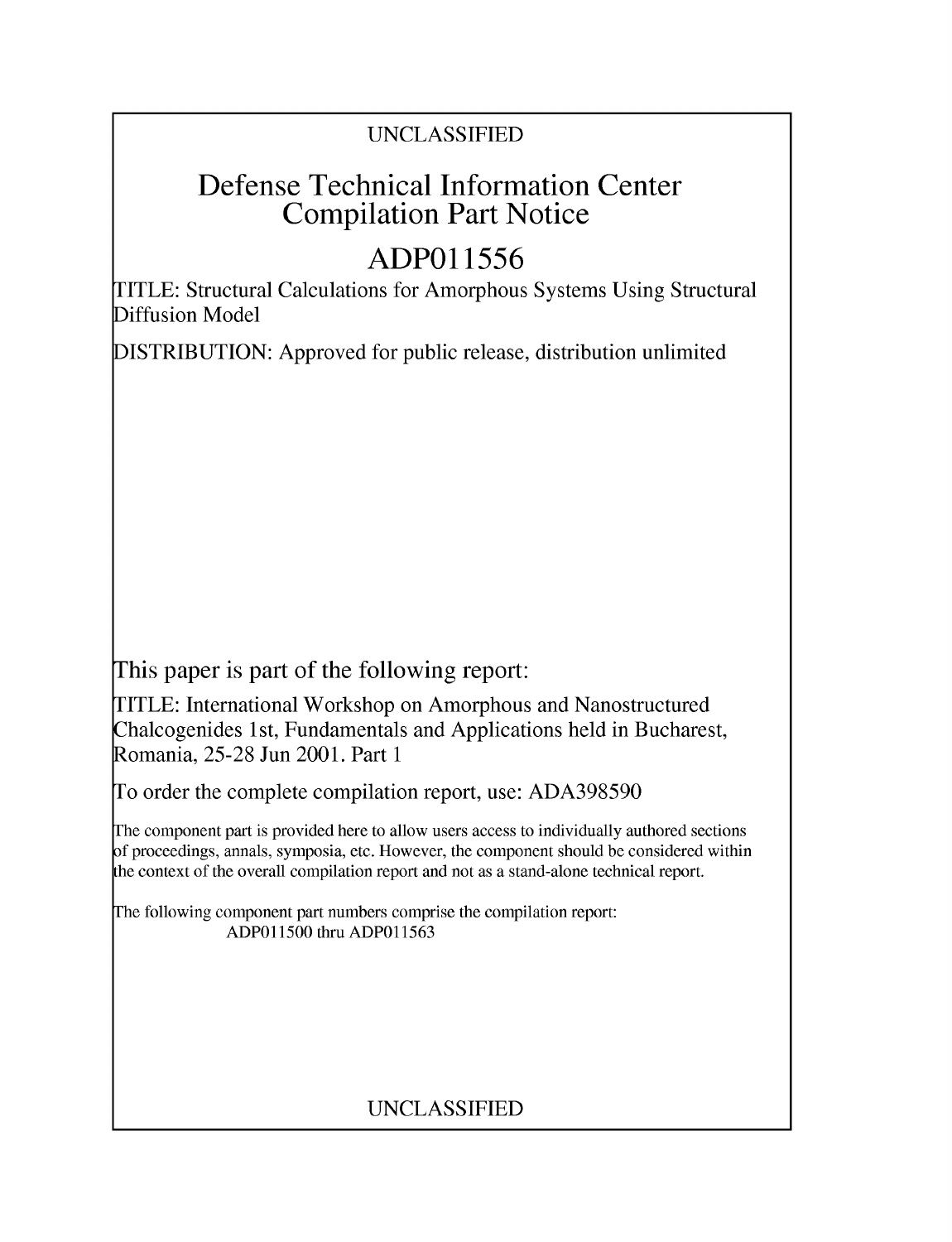Journal of Optoelectronics And Advanced Materials, Vol. 3, No. 2, June 2001, p. 537 - 544

## **STRUCTURAL CALCULATIONS** FOR AMORPHOUS **SYSTEMS USING STRUCTURAL DIFFUSION** MODEL

**S.** Dalg,9, **S.** Dalg&, **N.** Talip, **I.** Orug

Department of Physics, Trakya University, 22030 Edirne, TURKEY

We present the results of calculations of the structure factor  $S(k)$  and the pair distribution function g(r) for amorphous Iron, Cobalt and Nickel using Structural Diffusion Model (SDM). With the choice of local lattice structure made in this work, the agreement between the calculated and experimental  $S(k)$  and  $g(r)$  is reasonably good. We suggest that the most promising procedure to choose the local lattice for Structural Diffusion Model calculation of the amorphous systems studied in this work is to start with the fcc crystallographic unit cell.

(Received May 31, 2001; accepted June 11, 2001)

*Keywords:* Static structure factor, Pair distribution function, Structural Diffusion Model.

#### **1.** Introduction

This work aimed forwards the studies of the static structure of the amorphous Iron, Cobalt and Nickel using the Structural Diffusion Model (SDM). The most commonly employed description of the structure in amorphous systems is the pair distribution function  $g(r)$ , which can be deduced by the Fourier inversion of the experimental static structure factor  $S(k)$  [1-2].  $g(r)$  is one-dimensional real-space pair distribution function, from which the regeneration of the underlying three-dimensional structure can never be unique.

This work is concerned with a specific model, the Structural Diffusion Model (SDM). It was originally proposed by Baer [3], and has been used to describe the structure of liquids and amorphous solids [4, 5, 6, 7]. At its simplest the SDM characterises the local spatial arrangement of atoms in disordered systems by a lattice  $L$ , and viewing the disorder as due to a spatial decay of coherence between local structures, the spatial diffusion process. In its most recent form [8], used in this work, we associate the local structure with a *virtual* lattice L which may include vacancies. The spatial diffusion process is characterised by a statistical parameter, the *structural diffusion* coefficient D. The local lattice is determined by  $(3n+1)$  parameters - where n is of the order of the number of relevant neighbours- and on a couple of statistical parameters. The latter are determined by an optimisation process, simulated annealing [9], to the local configuration. The expression for the structure factor  $S(k)$ , or the pair distribution  $g(r)$ , is related to a spatial, radically evolving, Fokker-Planck equation in reciprocal space. Each of these properties, namely  $S(k)$  and  $g(r)$ , can be evaluated independently, thus avoiding the truncation errors arising from Fourier transforming one into the other. This is precisely what we do in the calculations presented below.

With an increase in complexity of L, namely when the number n approaches  $N \approx O (10^3)$ , the SDM recovers a single configuration, say  $\{r^N\} = \{r_1, r_2,..., r_N\}$ , produced by the Reverse Monte Carlo Simulation (RMC), originally developed by McGreevy and Pusztai [10]. For O (10<sup>3</sup>) a single "typical" RMC configuration is expected to give full information on the structure of the system, as far as low order  $(n \ll N)$  correlations are concerned. Yet, there is some redundancy in the information contained in  $\{r^N\}$ . For instance, for two atoms far apart, the atomic positions in the neighbourhood of one atom relative to the other atom become unimportant. Whence if the relevant information sought is on the average configuration, this can be achieved by a distribution law that drastically reduces the number of parameters required. Moreover, while it is hoped that the RMC will eventually "converge" to an optimised structure, both in principle and in practice, this is not always possible. The difficulties of principle, which also apply to the SDM, have been discussed by Evans [11], and by van der Lugt and Winnink [12]. The practical difficulties have been overcome, sometimes, in the RMC method by the introduction of constraints to help with the optimisation procedure. In the end both the RMC and SDM seek to describe the experimental structure factor *S(k),* or the deduced pair distribution function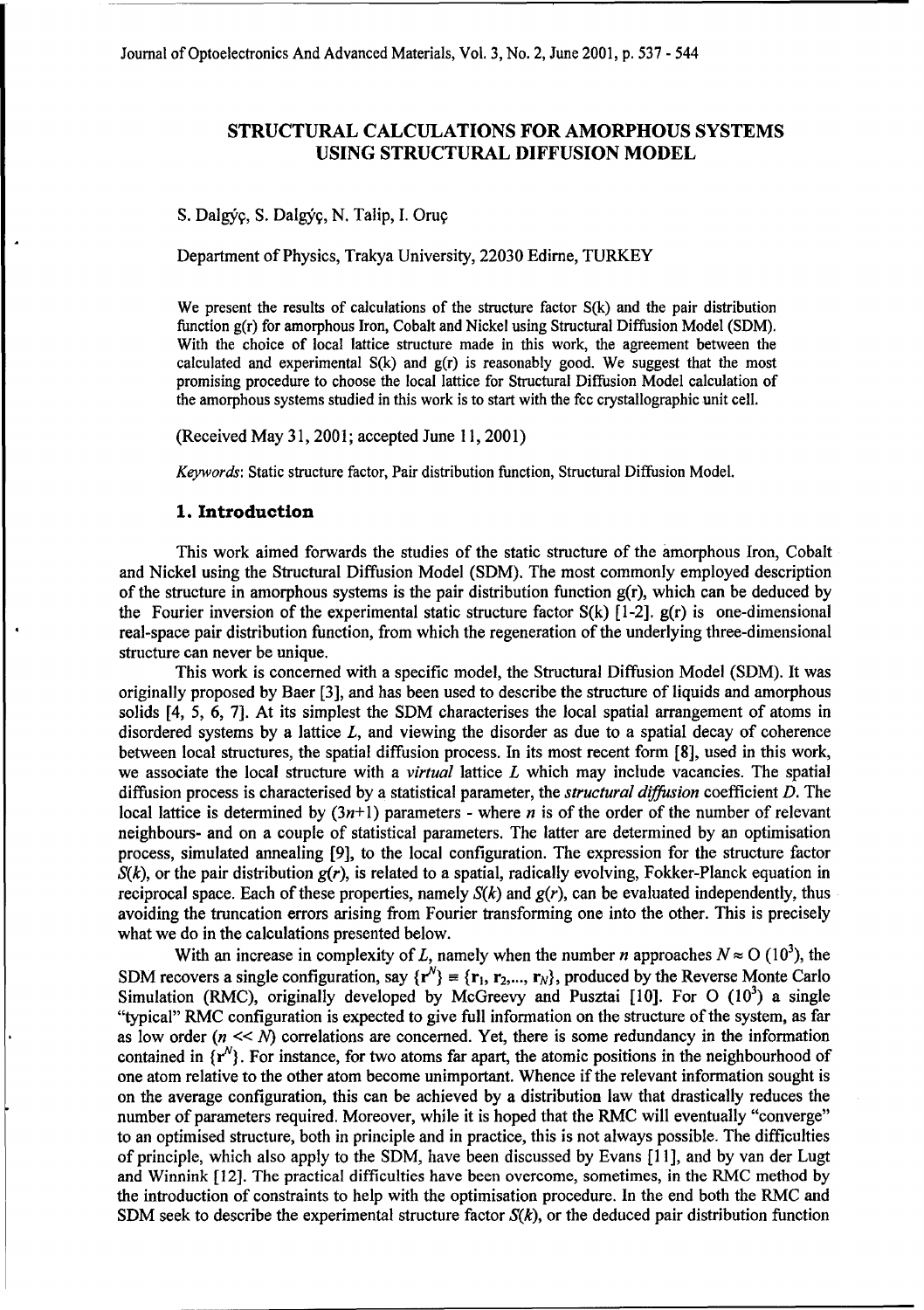538 S. Dalgýc, S. Dalgýc, N. Talip, I. Oruc

 $g(r)$ . Both these properties are one-dimensional constructs either in reciprocal or real space from which the regeneration of the underlying three-dimensional structure can never be unique.

In this work we have taken the view that the proper choice of local for the description of the pair distribution function of an amorphous system, within the SDM, must be related to the crystallographic structure with which it completes. We specifically propose that a distorted fcc unit cell is proper choice of local lattice structure for amorphous systems whose parent crystallographic structure is fcc.

We show in Section 3 that, in fact, the SDM reproduces the structural of amorphous Fe, Co and Ni. The calculations are carried out by using concise analytical expressions for both *S(k)* and g(r); these are presented, together with a brief outline of the SDM, in Section 2. This is followed, in Section 3, by the presentation and discussion of our results. Finally, in Section 4, we sum up and briefly comment on the results of our work.

#### 2. Theory

The SDM assumes that the local configuration, i.e., the relative positions of a small group of neighbouring atoms, can always be approximated by a suitable domain in an ordered structure specified by a lattice, L. Further, the spatial disorder is introduced as a random relative displacement of the locally observed lattice structures at different points in space.

The resulting expression for the pair distribution function  $g(r)$ , has the form of a theta-type infinite series, Series, Series, Series, Series, Series, Series, Series, Series, Series, Series, Series, Series

$$
\rho g(r) \equiv G(r) = \sum_{V} G_{V}(r) = \sum_{V} \rho C_{V} \exp(-W b_{V}) \frac{\sin b_{V} r}{b_{V} r}
$$
 (1)

Here the sum extends over all points (shells) of the reciprocal lattice  $L^* = \{b_{\nu}\}\,$ ,  $\rho$  is the density and  $C_v$  is a *unit cell structure factor* given by  $C_v = C(b_v)$ , where

$$
C(k) = \left| \frac{1}{n} \sum \exp\left(i \mathbf{k} \cdot \mathbf{a}_{\sigma}\right) \right|^{2}
$$
 (2)

with the sum extending over the *n* points in the unit cell.  $W = W(r) > 0$  serves as a *width function* which is a measure of the decay of coherence between local structures at two localities separated by a distance *r*.  $W(r) \approx Dr$  when  $r \rightarrow \infty$ . Moreover,  $W(r)$  decays faster than *r* when *r* goes to zero, i.e.

For reasons of convenient analytic evaluation, we make use of the following specific form of *W(r),*

$$
\frac{dW(r)}{dr}\rightarrow 0 \quad as \quad r\rightarrow 0.
$$

previously introduced by Egelstaff and Schofield [13], namely,

$$
W(r) = D\left[\sqrt{r^2 + r_0^2} - r_0\right] + W_0
$$
 (3)

where  $r_0$  is the average exclusion parameter.

For disordered systems such as amorphous solids and liquids, an optimal  $L$  is not strictly unique because of an element of randomness present in the local arrangement of atoms. Consequently, it is possible to choose for  $L$  increasingly complex lattices possessing larger unit cells, together with coefficients D, giving increasingly accurate modelling for given *S(k)* data. Indeed, in the limit of a very large cell having the size of the typical volume used in computer simulations with periodic boundary conditions, by putting  $D = 0$  we can choose any representative configuration of the atoms as defining the unit cell of  $L$ . We denote any such macroscopically complex lattice by  $L_{\infty}$ . In practice, the usefulness of the SDM lies in finding a relatively small local structure which reproduces with sufficient accuracy the  $g(r)$  data. The details of the structure and its statics are then hidden in the spatial random process, exhibited by D *>* 0.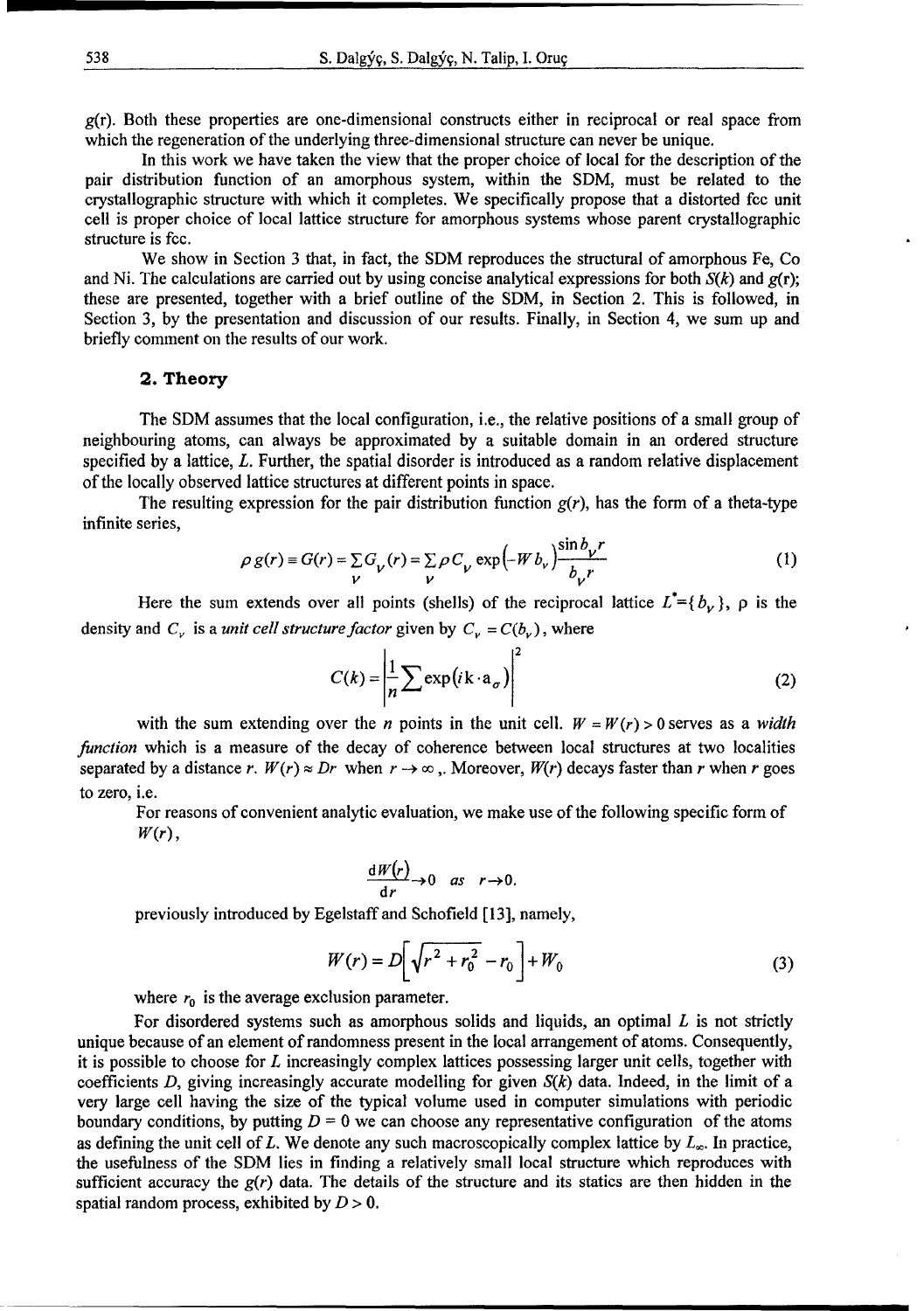The expression for  $g(r)$  used here is a generalisation of (1) following from the consideration of an additional spatial random process taking into account the effect of vacancies of the local structure. In its simplest version it leads to the consistency requirement

$$
g(r)-1=\left(\frac{\rho_L}{\rho}\right)^2\left[g_L(r)-1\right] \quad (g(r)>0)
$$
\n(4)

where  $g_L(r)$  is the SDM expression (1) with the correct density  $\rho_L$  for *L* and  $\rho$  is the experimental density. We carried out the optimization results with respect to the local structure L and the statistical parameters  $D$  and  $r_0$  using (4).

With the above choice we fit directly to the  $S(k)$  experimental data and use the fact that the Fourier transform of  $g(r)$  can be evaluated analytically, which is particularly important in the low  $k$  range [14]. We have

$$
S(k) = \sum_{v} S_{v}(k) = \sum_{v} \int G_{v}(r) \exp(i\mathbf{k} \cdot \mathbf{r}) dr
$$
 (5)

Moreover, choosing (3) we have

$$
S_{\nu}(k) = 2\pi r_{0}^{2}DC_{\nu}b_{\nu} \exp\left[(D r_{0} - W_{0})b_{\nu}^{2}\right] \frac{1}{k} \left\{\frac{K_{1}(X_{\nu-})}{X_{\nu-}} \frac{K_{1}(X_{\nu+})}{X_{\nu+}}\right\}
$$
(6)

where  $K_1(X)$  is the modified Bessel function of the second kind and

$$
X_{v\pm} = X_v(\pm k) = r_0 \sqrt{(Db_v^2)^2 + (b_v \pm k)^2}
$$
 (7)

The optimization was carried out with respect to [13],

$$
\chi^{2} = \sum_{i} y_{i}^{2} \left[ (X(y_{i})) - X_{\exp}(y_{i}) \right]^{2} / \sigma^{2}
$$
 (8)

where  $\sigma$  is related to the variance at each step of the minimization process.

In Eq (8)  $X_{\text{exp}}(y_i)$  denotes either the experimental or simulated structure factor or pair distribution function, y stands for either r or  $k$ , and  $X(y_i, p)$  the  $S(k)$  or  $g(r)$  obtained from the **SDM** with the set of parameters p.

#### **3.** Results and discussion

All the systems considered in this work have, in their crystalline state, a fec crystallographic structure that we take as our initial local lattice.  $a<sub>i</sub>$  (i = 1, 2, 3) denote the elementary vectors, and

 $\alpha_i$  (i = 1, 2, 3) denote the internal angles. We also specify the initial position vectors  $s_k$  (k = 1, *...,n*) of the 8 atoms inside the unit cell.  $a_{\min}$  denotes the minimum value allowed for nearest neighbour distances during the iteration cycle; any lattice with smaller distances, produced in the iteration cycle, is rejected.

In the simulation annealing process the  $(3n+1)$  parameters of  $L_n$ , plus the two parameters D and  $r_0$  defining W (r) (we keep  $W_0$  fixed) are varied in random steps, and  $\chi^2$  calculated by using Eq (8). The change in the parameters is then accepted or rejected according to the probability law which, say, for move  $m$  reads

$$
P = \begin{cases} 1 & \chi_m^2 < \chi_{m-1}^2 \\ \exp\left[-\beta\left(\chi_m^2 - \chi_{m-1}^2\right)/\chi_{m-1}^2\right] & \chi_m^2 > \chi_{m-1}^2 \end{cases}
$$
(9)

Convergence to the present accuracy is normally achieved in about 60 moves.

We only compare directly in Figures 1-3 our results with the experimental data of *S(k)* and with the  $g(r)$  deduced from the same experimental data by Fourier transform.

#### **3.1.** Amorphous Iron (a-Fe)

The structure factor of a-Fe has been measured by Lauriat [15]. The latter were measured using both polarized x-ray and polarized neutron scattering on a sample of ex-carbonyl amorphous iron obtained from Fe(CO)<sub>5</sub> molecular gas decomposed by continuous electrical discharges in neon at low temperature. Both S(k) are shown in figure(1-a). We note that the differences between the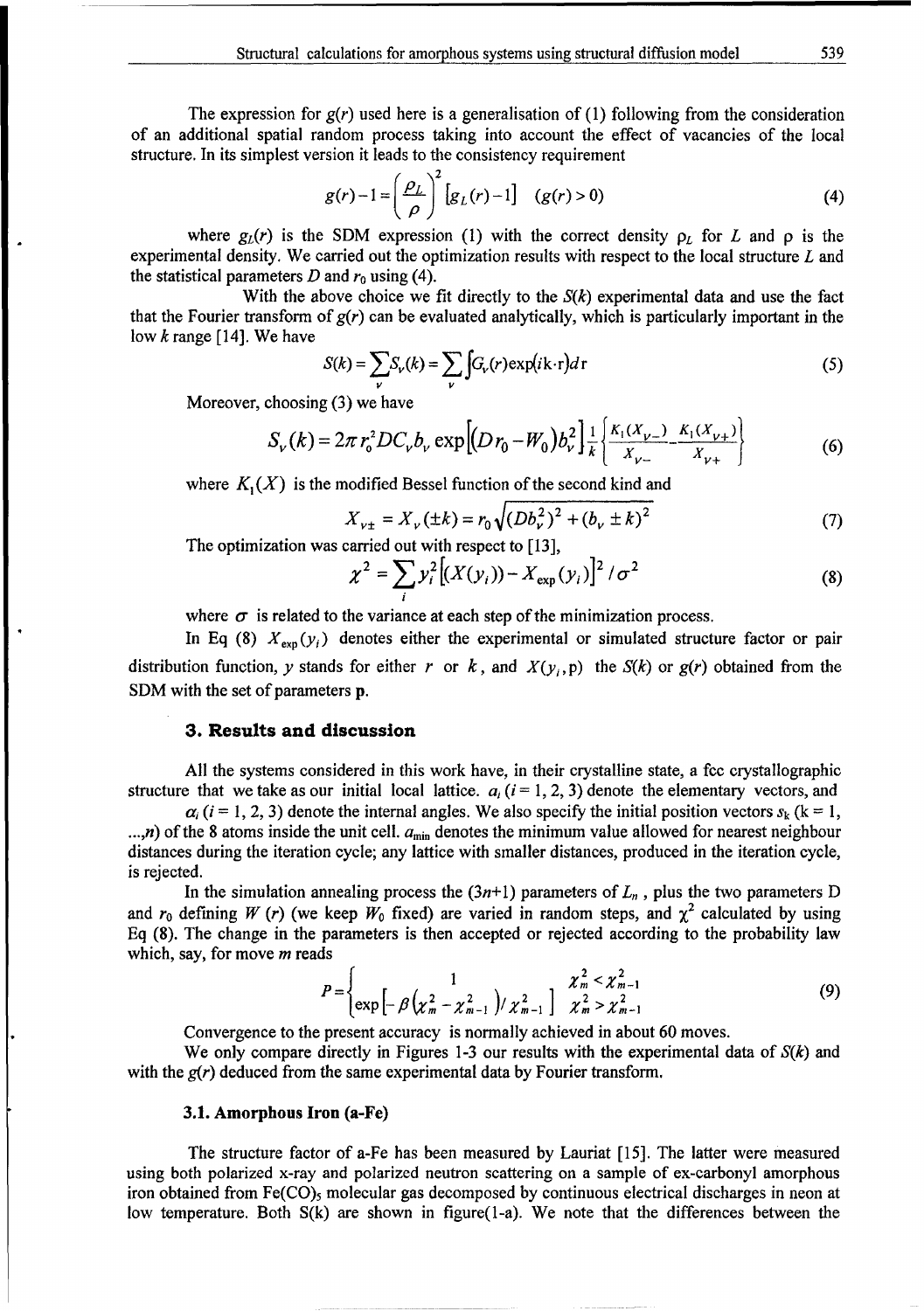experimental S(k) in a-Fe not very large, bearing in mind the different techniques used in either sample preparation and types of radiation used. In figure (1-b) we also compare with the x-ray scattering data of Ichikawa [16].

In our calculations we have used fixed bond length the value 2.55  $A<sup>o</sup>$ , the average exclusion parameter 0.74  $A^{\circ}$  and diffusion constant 0.0102. Also our choice of number density is 0.08486  $A^{-3}$ [17] and the value of angles is 60 **0.**







The results for S(k) using the SDM are reasonably good. The general shape and positions of the peaks are well reproduced in all the system studied here. However the calculated main peak heights are, in most cases, lower than the experimental ones also our **SDM** calculation do not reproduce in a completely satisfactory manner the full details of the split second peak. Even though the correct trends are always present, it is possible, within the SDM to improve the quality of the calculated  $S(k)$ 's by using a more sophisticated dispersion law for  $W(r)$  as suggested in a previous work [ 18].

We have also calculated the corresponding pair distribution function,  $g(r)$ 's are obtained by the Fourier inversion of our  $S(k)$  results. Our  $g(r)$  result is shown in figure(1-c) for a-Fe.



Fig. Ic. Pair distribution function for a-Fe using the X-ray scattering data in Ref. **[16].**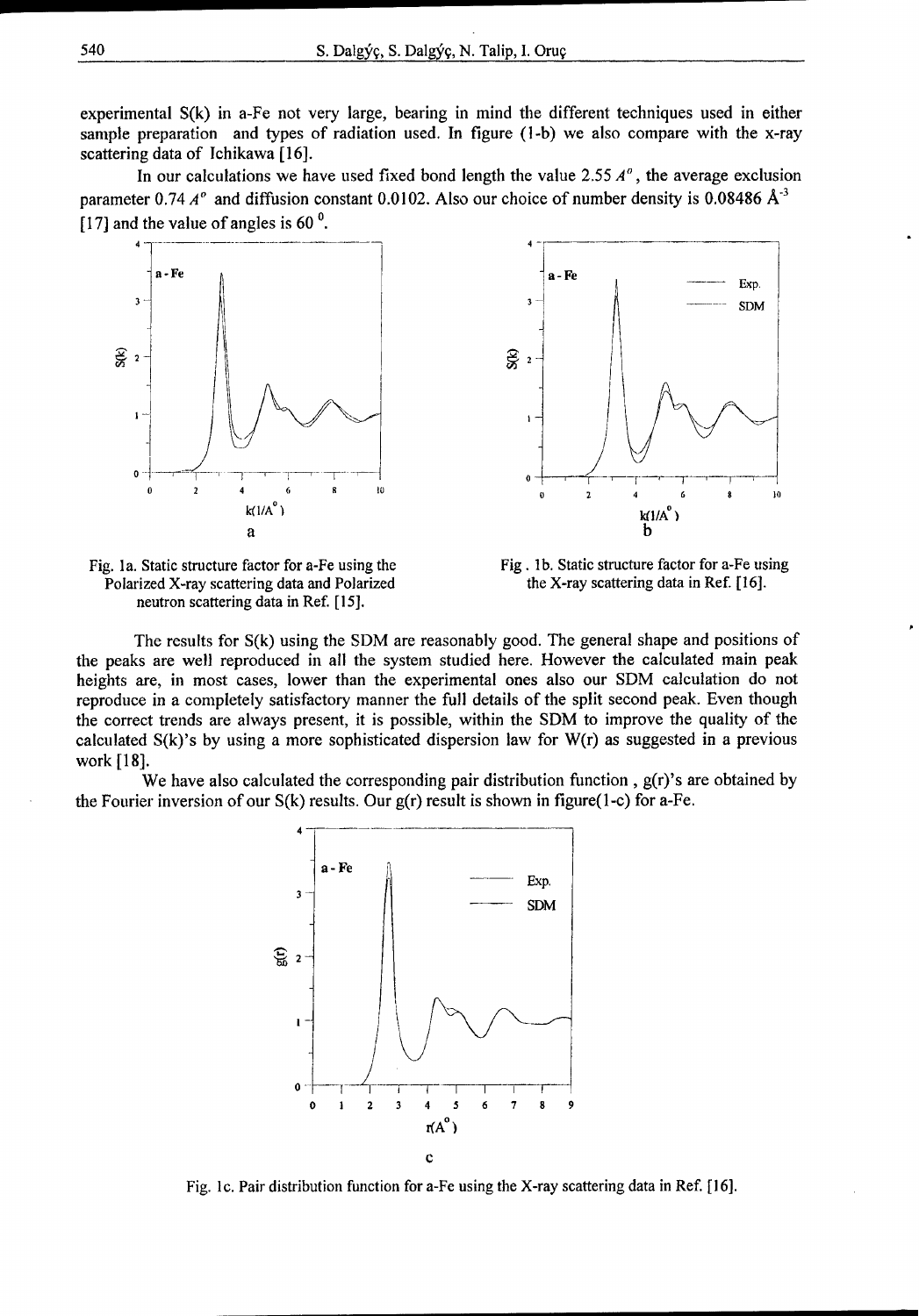It is compared with the corresponding g(r) deduced from experimental data. It was obtained from the diffraction pattern of a thin film of amorphous material prepared by law-temperature condensation in high vacuum [16]. Our g(r)'s calculations reproduce well the shape, position and height of the peak of  $g(r)$  and account for the small irregularity in the third minimum.

#### **3.2.** Amorphous Cobalt (a-Co)

We present, in figure (2-a), the results of our SDM calculation for a-Co. The figures compare our result with the electron diffraction data of Leung and Wright [19]. We have also included, for comparison, the theoretical S(k) obtained by Sadchev and Nelson [20] using a Ginzburg-Landau theory based on the symmetries of a perfect icosahedral solid in a four-dimensional curved space. **SDM** result shows a lower S(k)-maximum with experimental results. For a-Co, we have used fixed bond length the value 2.45 *A',* the average exclusion parameter 0.72 **A'** and diffusion constant 0.0098. Also our choice of number density is  $0.09094 \text{ A}^3$  [17] and the value of angles is 60<sup>0</sup>.



Fig. 2a. Static structure factor for a-Co using the Electron diffraction data in Ref.[19] and Theoretical calculations in Ref.[20].

We used the **SDM** result of S(k) to calculate the pair distribution function for a-Co. It is shown in figure (2-b). The results for Co were obtained by scattering electron diffraction of a thin film prepared by ultra-high vacuum at 4 °K [19]. The experimental results for amorphous systems at law temperatures reveal that the width of the first peak of  $g(r)$  is more narrow relative to the liquid phase as a result of more restricted particle displacement. For the same reason the short range order extends to large distances than for liquids. Some authors refer to third behaviour as intermediate short range order [21]. Moreover the second peak splits in to two sub peaks. This feature of  $g(r)$  has sometimes been taken to be as a sign of the true glassy state  $[22]$ . Another common feature of the  $g(r)$ 's of amorphous systems is an irregularity is also obtained in the third minimum. This behaviour is also obtained in results of computer simulation. The second peak splits gradually in to two subpeaks as the as the liquid is cooled down to temperatures below freezing [23,24].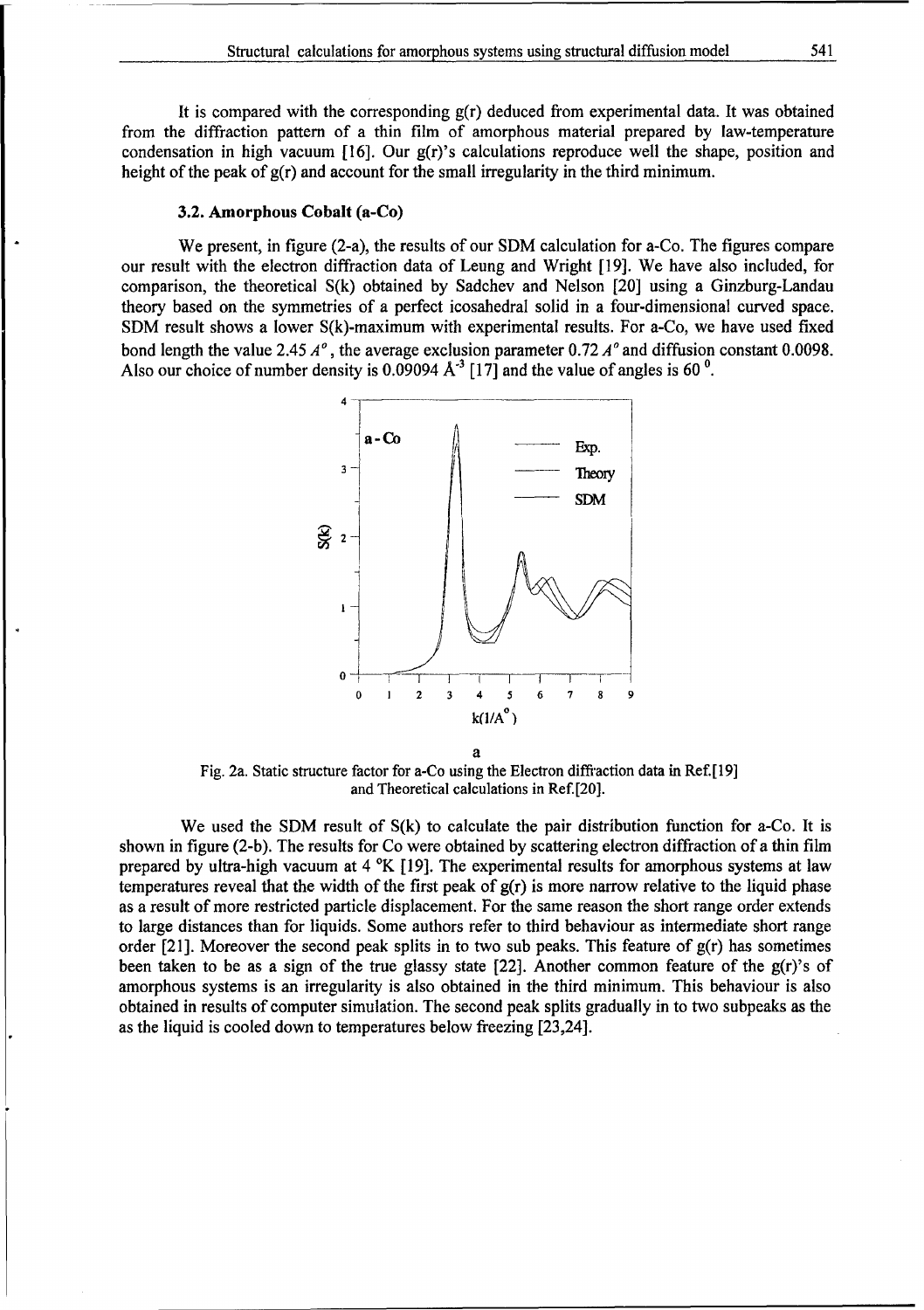

Fig. 2b. Pair distribution function for a-Co using the Electron diffraction data in Ref. [19].

#### 3.3. Amorphous Nickel (a-Ni)

Our SDM fitting of the a-Ni structure factor, figure (3-a), is in excellent agreement with the experimental data of Ichikawa [16] , except both second peak and minimum the height of the second peak is lower than experiment and also the minima is below experiment; otherwise our fitting follows closely the experimental data. We have used fixed bond length the value 2.48 *A',* the average exclusion parameter  $0.69$   $A^o$  and diffusion constant 0.0099. Also our choice of number density is 0.09141 $A<sup>-3</sup>$  [17] and the value of angles is 60<sup> $0$ </sup> for amorphous a-Ni.

Our result for  $g(r)$ , is shown in figure (3-b) along with the X-ray scattering data [16]. It is very good and it shows a marked shoulder on the high-r side of the second peak. The observed properties for a-Ni are similar to a-Fe and a-Co.







the X-ray scattering data in Ref. [16]. using the X-ray scattering data in Ref. [16].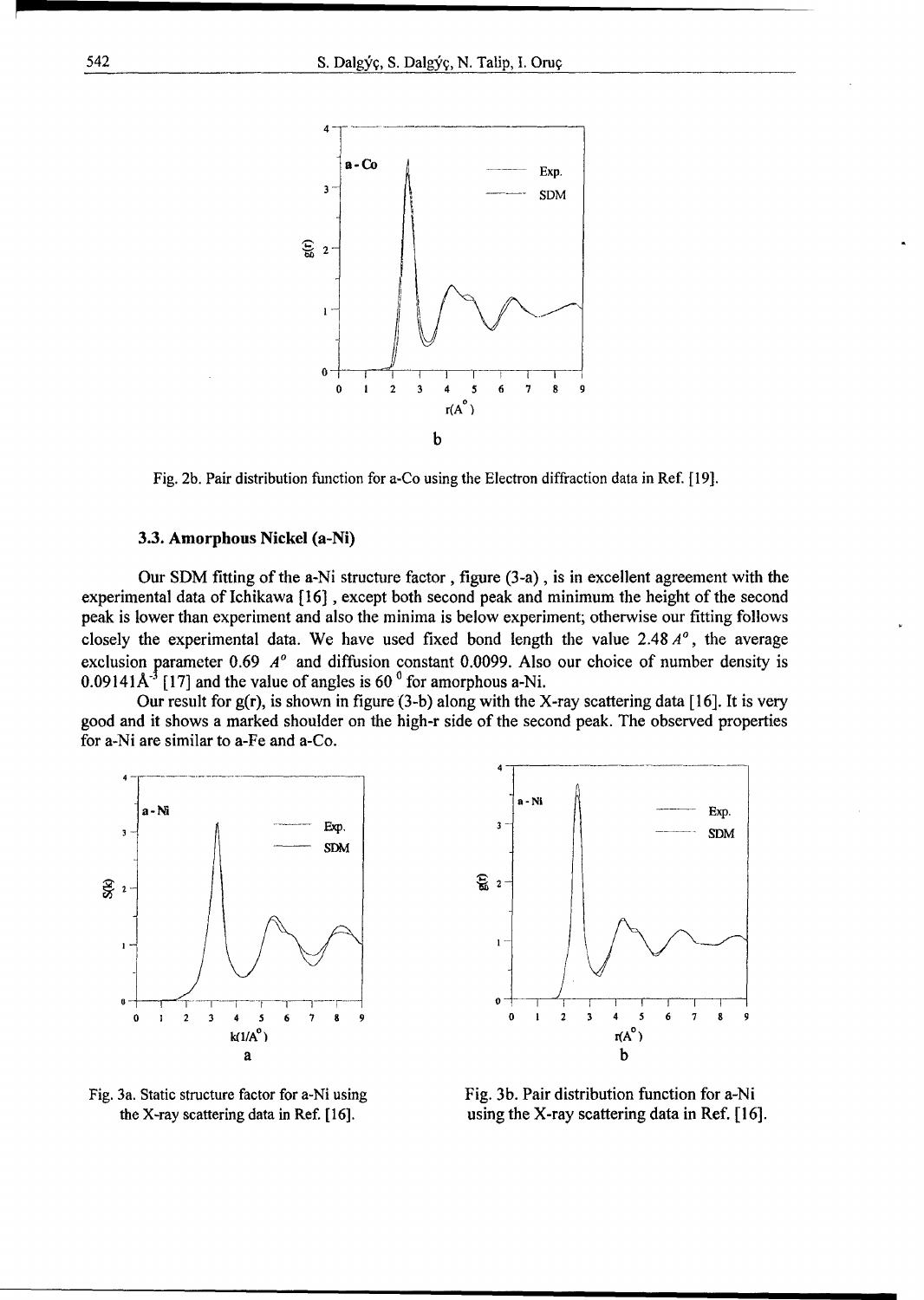### 4. Conclusions

We have analysed the structure of a-Fe, a-Co and a-Ni using the Structural Diffusion Model **(SDM)** which, while based on a similar philosophy, is computationally simpler. We have also described satisfactorily the typical short and intermediate-range order observed in a-Fe, a-Co and a-Ni. Moreover we put forward the proposition that the local lattice structure used in this work is the proper choice of local lattice for a SDM description of the atomic arrangements of all the amorphous solids whose parent crystallographic structure is fcc. It is also likely that a similar choice of local lattice is capable to describe the correct  $g(r)$  of amorphous systems whose crystallographic structure is hcp. As a result of our calculations we suggest that the small peak, or shoulder, following the second peak of  $g(r)$  is a real feature that reflects, weakly, the third-neighbour peak in the crystalline phase of the tetrahedrally bonded amorphous systems. Within the SDM description of g(r) it is not possible to assert whether the system is in the amorphous phase or, indeed, how it has reached that phase. For the latter we would need information on the kinetic processes involved in the transition, which no static model or theory of the structure provides.

Finally, the following comments are in order. The structural disorder in an amorphous solid implies a non-zero configurational (structural) entropy,  $S > 0$ . The SDM offers the possibility of obtaining compact expressions for the structural entropy [25], a property that is difficult to study using standard statistical theories or computer simulations.

The **SDM** provides a modelling by analytic functions which are computationally convenient and can produce result for both the static structure factor and pair distribution function as well their spectral representations. We propose that the SDM is a convenient, simple model to describe the structure of amorphous systems.

### Acknowledgement

We thank Moises Silbert and Shalom Baer for useful discussions in the course of this work. We gratefully acknowledge the partially financial support Trakya University Research Fund.

#### References

- [1] G. S. Cargill, Solid State Phys. 30, 277 (1975).
- [2] Y. Waseda, The Structure of Non-Crystalline Materials, McGraw-Hill, New York (1980).
- [3] **S.** Baer, Physica A87, 569 (1977); Physica **A91,** 603 (1978); Chem.Phys. 39, 159 (1979); J.Physique 46, C9-145 (1955).
- [4] S. Baer, E. Canessa, J. M. Lopez, M. Silbert Physica **B154**, 8 (1988).
- [5] J. M. Lopez, M. Silbert Solid State Comm 66, 585 (1989).
- [6] **S.** Baer, J. M. Lopez, M. Silbert J. Non-Cryst Solids 117/118, 180 (1990).
- [7] V. Petkov J. Phys: Condens Matter 7, 5745 (1995).
- [8] **S.** Baer, L. Gutman, M. Silbert J. Non-Cryst Solids 192/193, 106 (1995).
- [9] **S.** Kirpatrick, C. D. Gelatt, M. P. Vecchi Science 220, 671 (1983).
- [10] R. L. McGreevy, Pusztai Mol.Sim.1, 359 (1989).
- [11] R. Evans Mol. Sim.4, 409 (1990).
- [12] W. van der Lugt, M. Winnink Physica B **191,** 217 (1993).
- [13] P. Egelstaff, P. Schofield Nucl Sc Eng. 12, 260 (1962).
- [14] L.Gutman, S. Baer Mol. Phys. 73, 715 (1991).
- [15] **S.** Sachdev, D. R. Nelson, Phys.Rev. B 32, 1480 (1985).
- [16] T. Ichikawa, Phys. Stat Solidi A **19,** 707 (1973).
- [17] C. Kittel, Introduction to Solid State Physics,  $6<sup>th</sup>$  edition, John Wiley and Sons, Inc. (1986).
- [18] E. Canessa, M. Silbert, S. Baer, Z. Phys.Chem. 156, 463 (1988).
- [19] P. K. Leung, J. G. Wright, Phil.Mag. 30, 185 (1974).
- [20] **S.** Sachdev, D. R. Nelson, Phys. Rev. B 32, 1480 (1985).
- [21] P. H. Gaskell, J. Physique 46, C8-3 (1985).